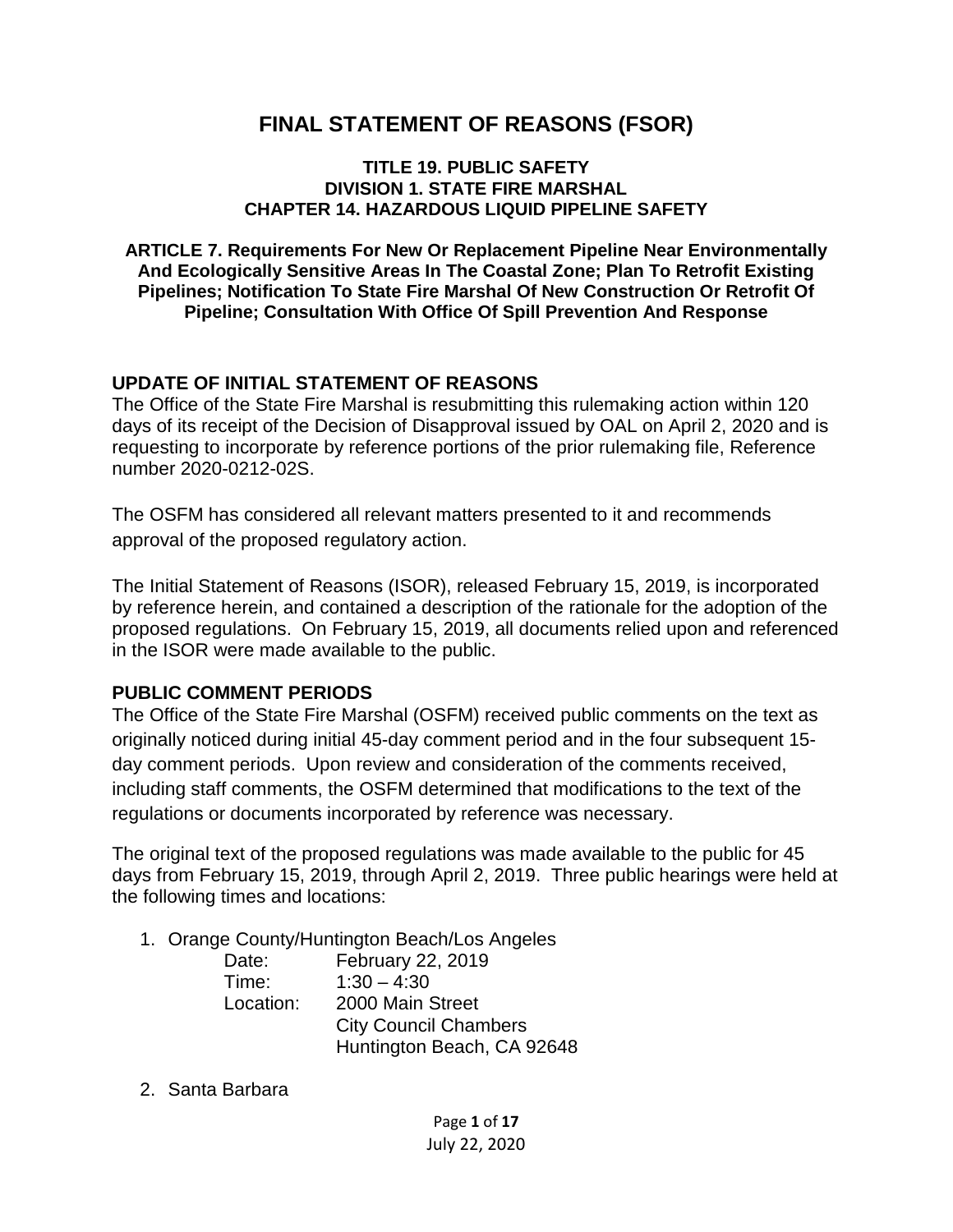| Date:     | March 1, 2019                |
|-----------|------------------------------|
| Time:     | $1:30 - 4:30$                |
| Location: | 105 E. Anapamu St.           |
|           | Board Meeting Room 4th Floor |
|           | Santa Barbara, CA 93101      |

3. Sacramento

| Date:     | April 2, 2019                       |
|-----------|-------------------------------------|
| Time:     | $1:30 - 4:30$                       |
| Location: | Natural Resources Agency Auditorium |
|           | 1416 Ninth Street, First Floor      |
|           | Sacramento, CA 95814                |

There were no further public hearings. The OSFM revised and modified regulatory text based on comments received during the 45-day comment period and four (4) subsequent 15 -day comment periods. The 15-day public comment periods were noticed and held on the following dates:

- 1. First 15-day public comment period October 2 2019 ending October 16, 2019
- 2. Second 15-day comment period October 24, 2019 ending November 7, 2019
- 3. Third 15-day comment period January 23, 2020 ending February 6, 2020
- 4. Fourth 15-day comment period June 8, 2020 ending June 23, 2020

### **SMALL BUSINESS EFFECTS**

The OSFM has determined that the proposed regulations have no "substantial" effect to small business and the OSFM has not identified any alternatives that would lessen any adverse impact on small business and still allow the OSFM to effectively enforce the regulations.

Additionally, Government Code Section 11342.610(b)(9) excludes a petroleum producer, a natural gas producer, a refiner, or a pipeline from the definition of a "small business."

#### **CONSIDERATION OF ALTERNATIVES**

For the reasons set forth in the ISOR, in staff's responses to comments received during public comment, and this Final Statement of Reasons (FSOR), the OSFM has determined that no alternative considered by the agency would be more effective in carrying out the purpose for which the regulatory action was proposed, or would be as effective as and less burdensome to affected private persons, or would be more costeffective to affected persons and equally effective in implementing the statutory policy or other provisions of the law than the action taken by the OSFM.

### **ALTERNATIVES TO THE REGULATION**

The OSFM invited interested persons to present statements or arguments with respect to alternatives to the proposed regulations during the public comment period. However,

> Page **2** of **17** July 22, 2020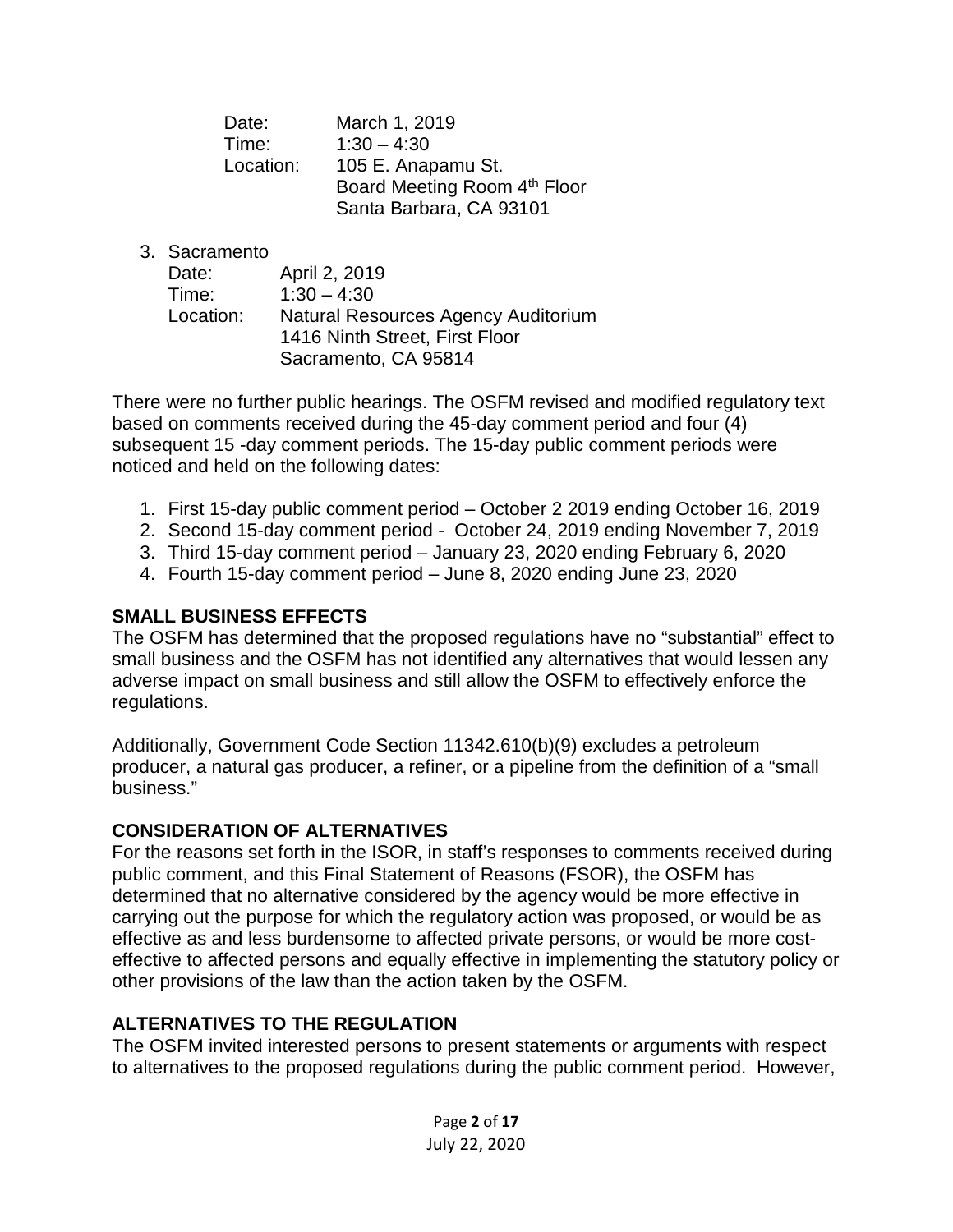the OSFM received no proposed alternatives that would lessen any adverse economic impact on small business.

### **ALTERNATIVES DETERMINATION**

The OSFM has determined that no alternative considered by the agency would be more effective in carrying out the purpose for which the regulatory action was proposed, or would be as effective as and less burdensome to affected private persons, or would be more cost-effective to affected persons and equally effective in implementing the statutory policy or other provisions of the law than the action taken by the OSFM.

## **LOCAL MANDATE DETERMINATION**

The OSFM has determined that this regulatory action will not result in a mandate to any local agencies or school districts pursuant to Part 7 (commencing with section 17500), Division 4, Title 2 of the Government Code. Additionally, the regulatory action will not result in a mandate because the enabling statute found in subsection 2 of 51013.1, Part 1, Division 1, Title 5 of the Government Code creates, eliminates, or changes the penalty for a new crime or infraction contained therein.

## **COORDINATION WITH FEDERAL LAW**

The OSFM has determined that this proposed regulatory action neither conflicts with, nor duplicates, any federal regulation contained in the Code of Federal Regulations

# **45-DAY AND 15-DAY PUBLIC COMMENTS**

The OSFM received public comments from industry, trade groups, and nongovernmental environmental groups during the initial 45-Day comment period. After considering the comments received, the OSFM determined that modification to the text of the regulations was necessary. The modified text, Amended Initial Statement of Reasons (ISOR), addition of documents incorporated by reference, and materials added to the rulemaking file were made available to the public on four (4) subsequent 15-day public comment periods. The notices were sent by electronic mail to all persons specified in subsections (a)(1) through (4) of Section 44 of Title 1 of the California Code of Regulations and Government Code section 1147.1(b).

#### **A summary of the comments and responses are included in "Attachment A" of the FSOR.**

## **FIRST 15-DAY NOTICE**

The following summarizes the substantive modifications and rationale for making modifications as released on October 2, 2019 (First Notice), for public comment.

Staff initially modified the proposed language to require pipeline operators to submit risk analyses for low pressure pipelines and pipelines located outside of the Coastal Zone that could impact the Coastal Zone or environmentally sensitive areas. These terms are difficult to identify and in some cases needed clarification through revisions to the text and the addition of a guidance document enabling operators the ability to utilize maps in identifying pipelines required to comply with the proposed regulations. Additional

> Page **3** of **17** July 22, 2020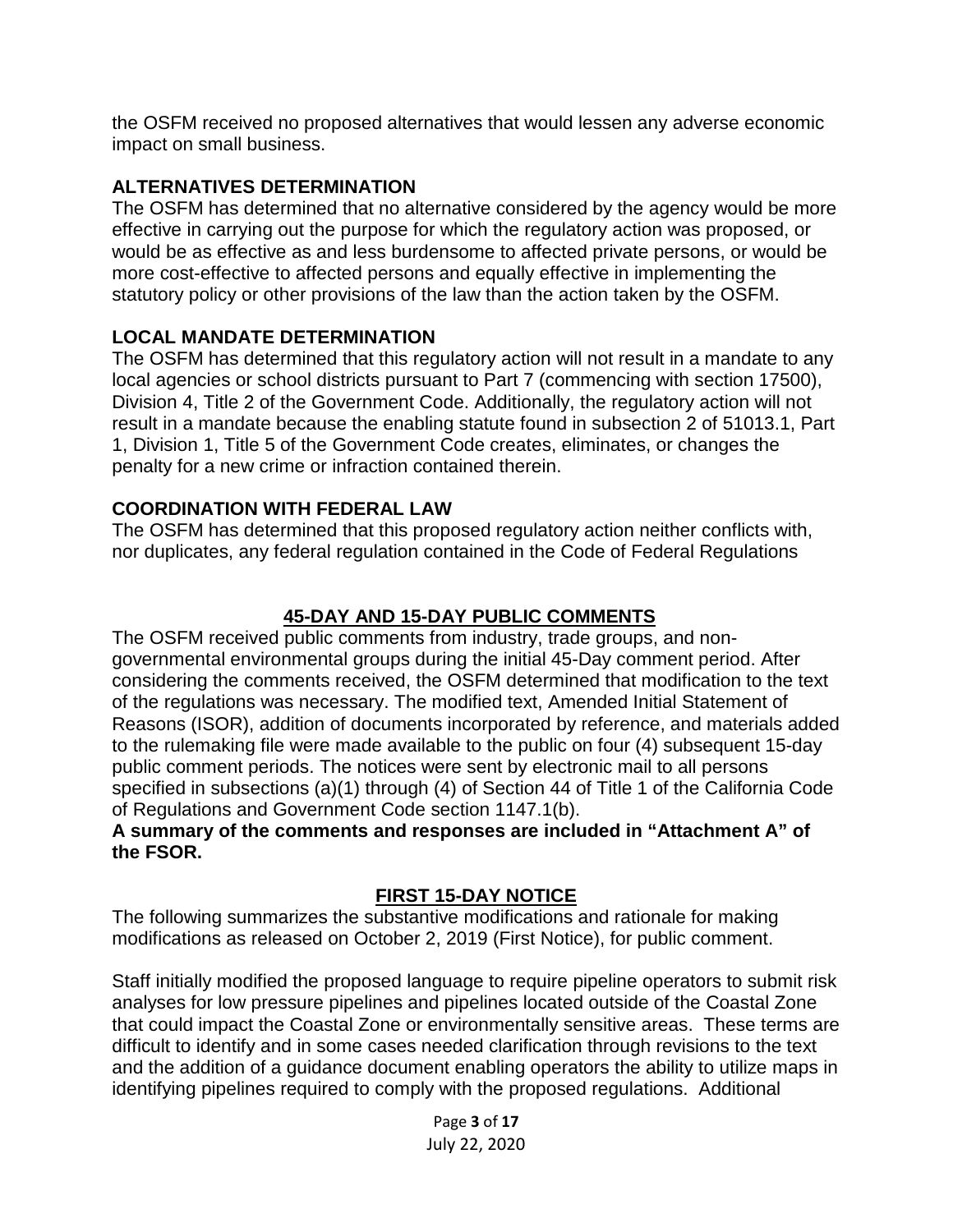modifications were made to clarify that exemptions from the regulations may be considered deferrals to comply at a later date because a pipeline may already meet regulatory requirements with existing technologies. Revision was also made to sections addressing pipeline replacement to remove the undefined term "significant" to reflect that modifications that could impact volumes of product released or could impact environmentally sensitive areas due to changes in operations. **Note: the following do not include minor spelling or grammatical corrections/edits**.

#### Section 2100 – Definitions

*Subsection (a)(14)* – definition of "Pipeline" is amended to reflect the appropriate citation to Government Code section 51010.5(a)(3).

*Subsection (a)(16)* – definition of "Replacement Pipeline" is revised by removing the undefined language relating to "significant repair of an existing pipeline." This resulted in clarifying the difference between New Pipelines, Existing Pipelines, Replacement Pipelines, and issues related to pipeline relocation.

#### Section 2101 – Incorporated by Reference

*Subsection 2101 (a)(4)* – in response to several comments/suggestions, the addition of a guidance document was included to allow pipeline operators to use existing mapping resources to identify Environmentally and Ecologically Sensitive Areas as identified by the Office of Spill Prevention and Response for protection.

*Subsection 2101 (a)(5)* – was renumbered from (a)(4) to (a)(5) because of the addition of new subsection (a)(4).

### Section 2102 – Identifying Pipelines Subject to This Article

*Subsection 2102 (b)* – was added to reference the incorporation of new subsection 2101(a)(4) identified above. This new subsection further clarifies how operators can identify environmental areas in need of protection through existing regulatory data sets.

*Subsection 2102(c)* – was renumbered from (b) to (c) to reflect the addition of new subsection (b).

#### Section 2103 – Exemption for Pipelines Located Outside the Coastal Zone

*Subsection 2103 (a)* – was revised to add clarifying language so operators understand that pipelines identified through the process explained in section 2102 may apply for an exemption based on the demonstration of criteria that a spill will not impact an environmentally sensitive area.

*Subsection 2103 (b)* – was a new section but pulled from existing language removed from subsection 2103(a). This was done to make clear that the State Fire Marshal

> Page **4** of **17** July 22, 2020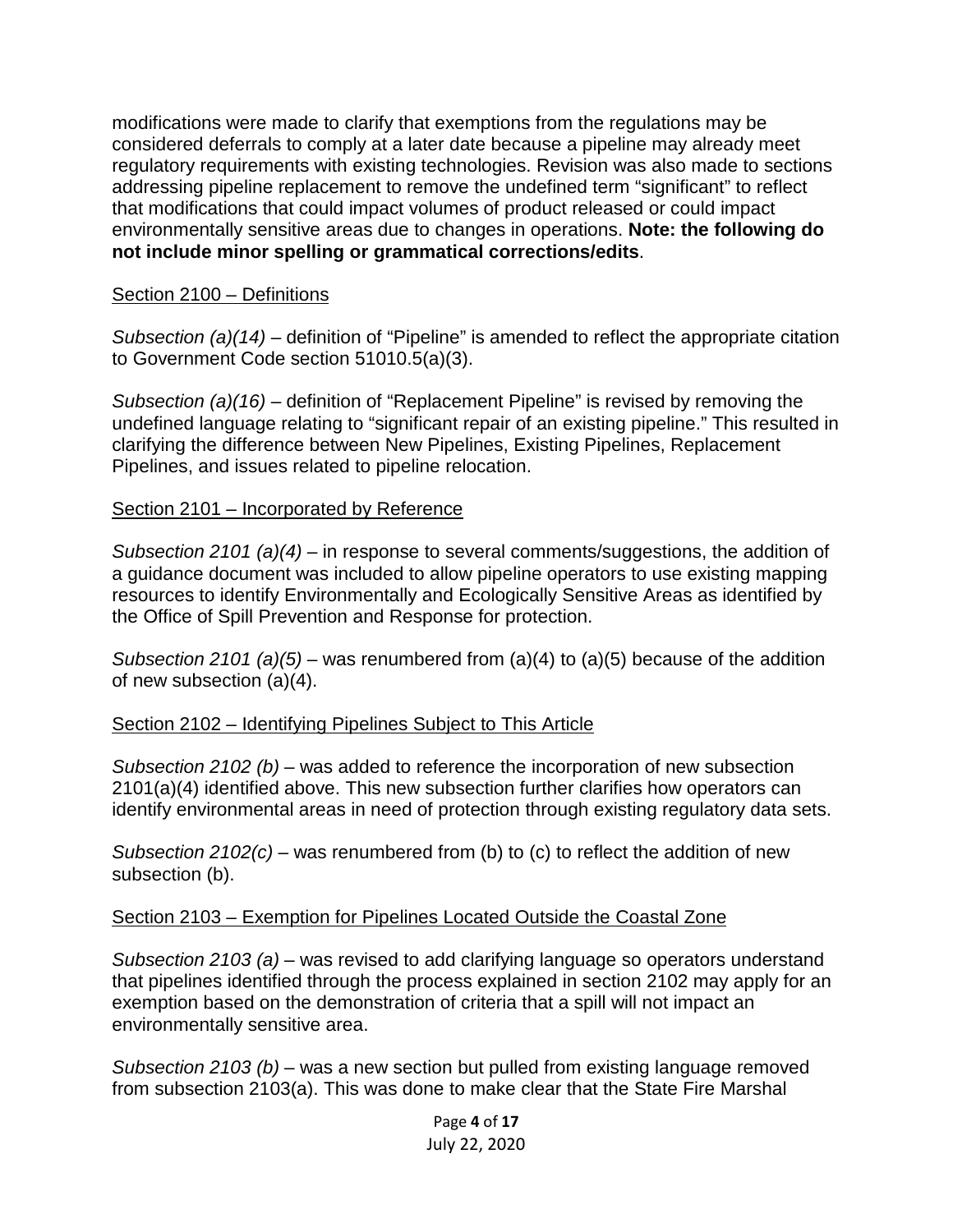makes the determination of whether an exemption is warranted based on the criteria of the proposed regulation text, not the operator.

*Subsection 2103 (c)* – was renumbered from (b) to (c) because of the addition of new subsection (b).

*Subsection 2103 (d)* – was renumbered from (c) to (d) because of the addition of new subsection (b). Language was stricken from this subsection and included above in 2103(a) for better readability and clarity.

*Subsection 2103 (e)* – was renumbered from (d) to (e) because of the addition of new subsection (b).

## Section 2104 – Deferral for Pipelines with Existing Best Available Technology

*Section 2104* – The title of this section was revised to replace the word "Exemption" with "Deferral" to reflect that pipelines may not need to comply with the proposed regulations because they presently meet technology requirements. However, the granting of an deferral clarifies that future compliance may be required in following 5 year reviews.

*Subsection 2104 (a)* - was revised to add clarifying language so operators understand that pipelines identified through the process explained in section 2102 may apply for a deferral based on the demonstration of criteria that a pipeline is currently using best available technology.

*Subsection 2104 (b)* - was a new section but pulled from existing language removed from subsection 2104(a). This was done to make clear that the State Fire Marshal makes the determination of whether a deferral is warranted based on the criteria of the proposed regulation text, not the operator.

*Subsection 2104 (c)* – was renumbered from (b) to (c) because of the addition of new subsection (b). A minor revision provides clarity and readability reflecting the language change to "Deferral" from "Exemption." No substantive changes were made.

*Subsection 2104 (d)* – was renumbered from (c) to (d) because of the addition of new subsection (b). Language was stricken from this subsection and included above in 2104(a) for better readability and clarity.

*Subsection 2104 (e)* – was renumbered from (d) to (e) because of the addition of new subsection (b). A minor revision provides clarity and readability reflecting the language change to "Deferral" from "Exemption." No substantive changes were made.

*Subsection 2104 (f)* – was added to clarify that where a deferral is granted, operators must still update and review the risk analysis required for submission to the State Fire Marshal. This will ensure that future technological advances are incorporated in to pipeline operations.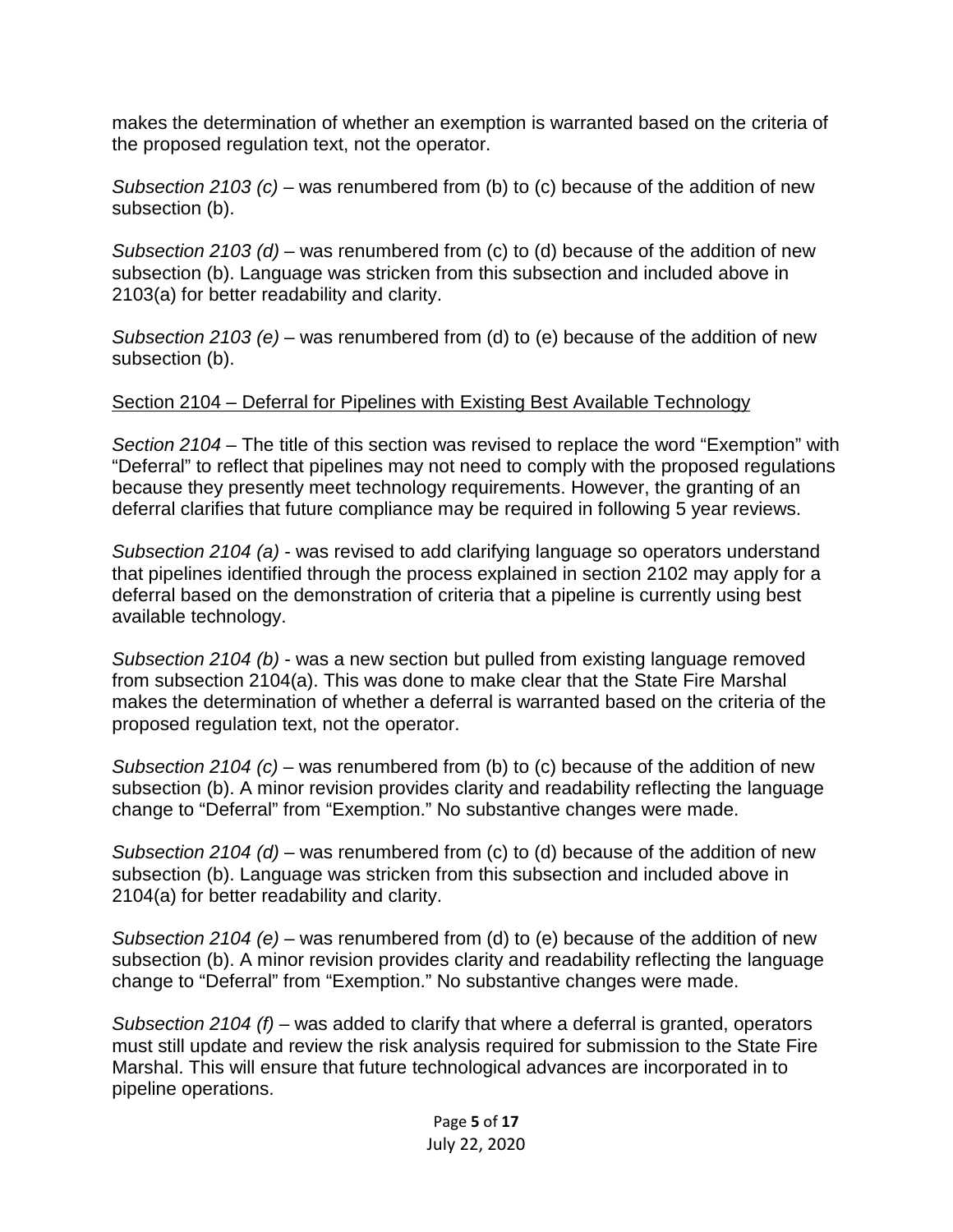Section 2105 – Future releases From Jurisdictional Pipelines Impacting Environmentally And Ecologically Sensitive Areas In The Coastal Zone

*Subsection (a)(1)* – language was added to this section to reflect that analysis conducted under Section 2102 may have not captured pipelines that should be subject to the regulatory scheme but must comply in the event of a future release that impacts environmentally sensitive areas in the Coastal Zone.

## Section 2107 - Relocation of Pipelines

*Subsection 2107 (b)* – this subsection was revised to remove the undefined term "significant" and inform operators that a relocation that changes pipeline operations or profile and may impact the amount of a release in an environmentally sensitive area. This would result in an operator reviewing and updating risk analyses submitted to the State Fire Marshal regardless of the "significance" of the change in profile or operations of a pipeline.

### Section 2110 – Best Available Technology Determination

*Subsections 2110 (a)(3) through (8)* – were erroneously duplicated in this section twice and corrected to reflect accurate citation. No substantive changes were made.

### Section 2111 – Risk Analysis

*Subsection 2111 (c)(4)(C)(9)* – was amended to include released product behavior through air dispersion and ignition considerations to provide a more comprehensive spill analysis.

*Subsection 2111 (c)(4)(C)(11)* – was amended to reflect readability. No substantive changes were made.

### Section 2112 – State Fire Marshal Risk Analysis Assessment

*Subsection 2112 (b)(3)(C)* – was amended to reflect changes to the title of Section 2104. No substantive changes were made.

### Section 2115 – Testing Requirements and Test Failures

*Subsection 2115 (a)* – was erroneously uncited in the original text and was added here without substantive change. This required the subsequent renumbering of existing subsections (a) through (h).

Section 2117 – Risk Analysis Updates and Review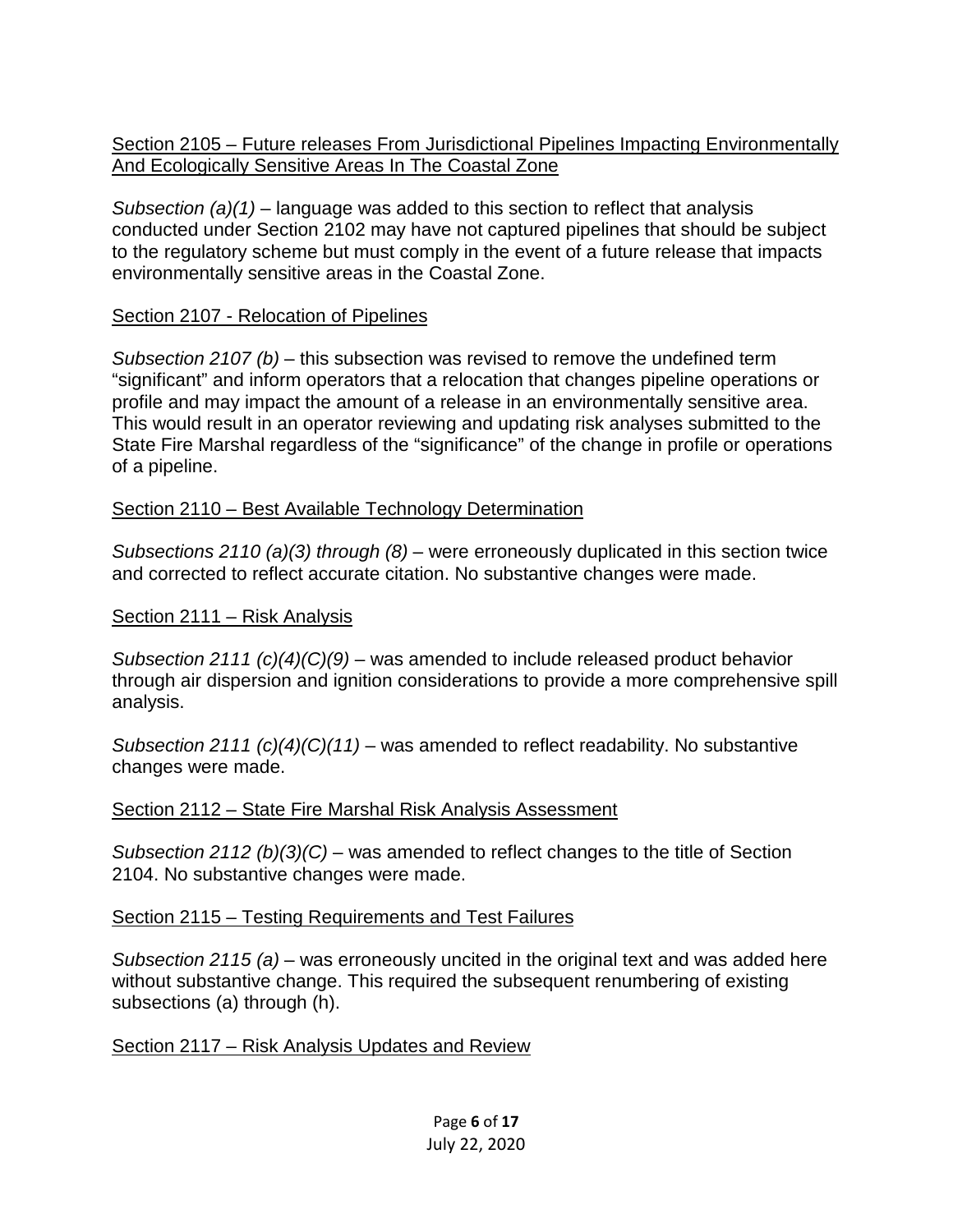*Subsection 2117 (a)* – added clarifying language for operators to identify when a Risk Analysis must be updated, 5 years from the most recent Letter of Acceptance issued under Section 2112.

# **SECOND 15-DAY NOTICE**

After consideration of the public comments received in response to the First Notice, additional modifications of the regulatory text and the addition of a document relied upon was incorporated by reference and released for a public comment period on October 24, 2019 (Second Notice). The Second Notice added clarifying language and an additional technical, theoretical, or empirical study that was inadvertently omitted from the First Notice that supported the inclusion of low pressure pipelines in the regulatory scheme. The revised text addresses compliance dates to reflect the effective date of the regulations once filed with the Secretary of State and added additional Authority and Reference citations to the Note sections of the proposed text. These additional citations were meant to support the authorizing statute's intent to protect environmentally and ecologically sensitive areas in the Coastal Zone.

Sections Modified: Article 7 Introduction, 2103(c), 2104(c), 2108(a), 2108(b), 2108(c), 2112(e), 2113(b), 2113(d), 2113(e)

*All subsections* – were modified to reflect compliance deadlines a specified period of time after the effective date of the regulations that was consistent with the authorizing statute.

Sections Modified: 2100, 2101, 2102, 2103, 2104, 2105, 2106, 2107, 2108, 2109, 2110, 2111, 2112, 2113, 2114, 2117

*All sections* – were modified to provide additional citation to statutory authority and reference to regulate low pressure pipelines based on the protective environmental goals of the authorizing statute. The additional citations did not change the scope of the draft regulation substantively.

## **THIRD 15-DAY NOTICE**

After consideration of the public comments received in response to the Second Notice, additional modifications of the regulatory text and a document incorporated by reference were made and released for a public comment period on January 23, 2020 (Third Notice). Modifications were made to remove a definition of "pipeline" for consistency with existing statutory authority and provide clarity in the remainder of the regulatory text. Additional Authority and Reference citations were included in the Note sections of the proposed text. These additional citations were meant to support the authorizing statute's intent to protect environmentally and ecologically sensitive areas in the Coastal Zone and further identify broader authority to regulate pipelines.

Section 2100 – Definitions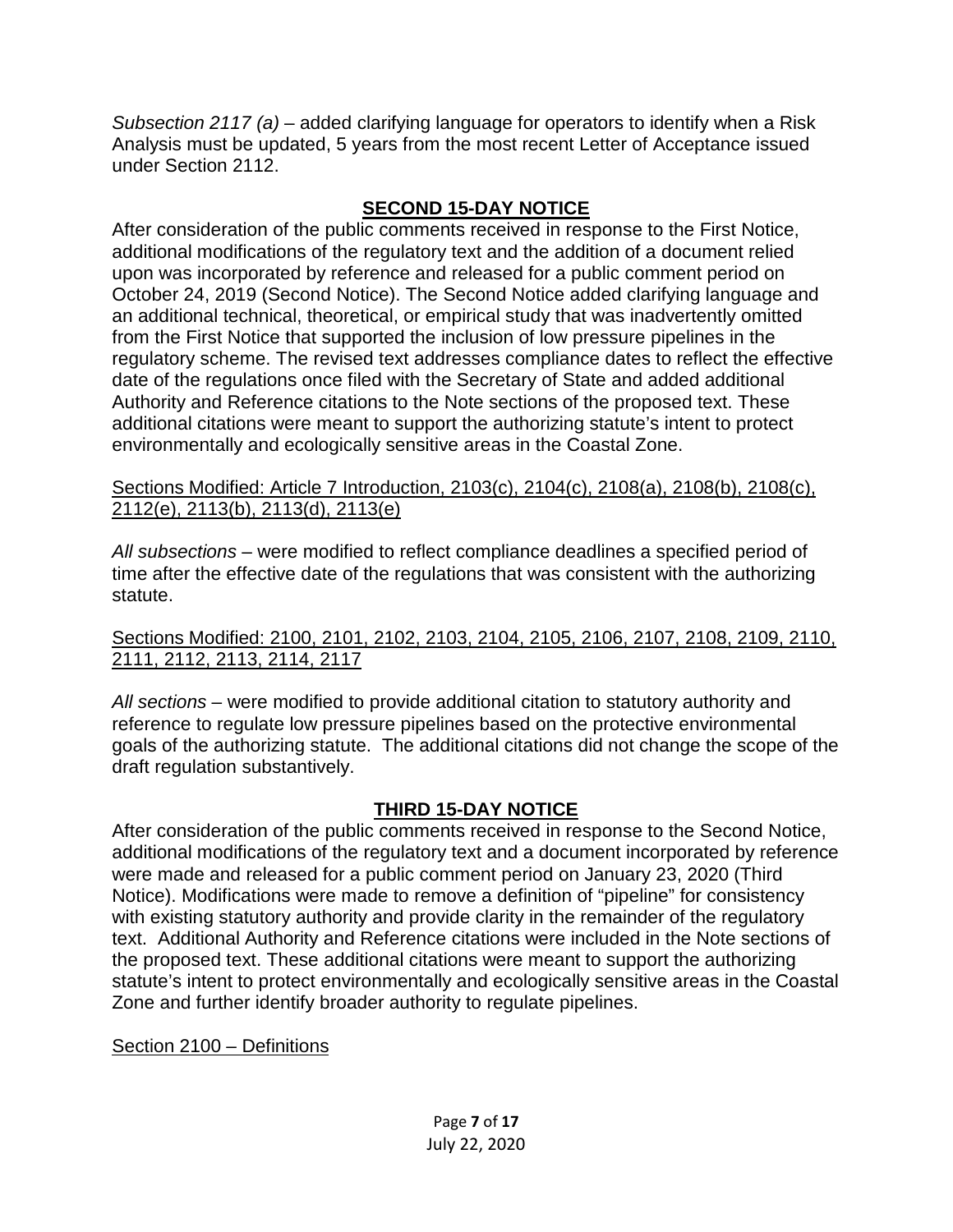*Subsection 2100 (a)(14)* – was removed following significant comment regarding clarity, existing statutory authority, and definitions relating to regulation of low pressure pipelines. As revised the statutory definition of Government Code section 51010.5 applies, therefore low pressure pipelines are excluded from compliance with the proposed regulations providing needed clarity and consistency. Removal of this subsection necessitated renumbering all subsequent subsections  $(a)(15) - (a)(16)$ .

## Section 2101 – Incorporated By Reference

*Subsection 2101 (a)(4)* – the text of the document incorporated by reference remains the same as does the content of the guidance document. A reference to compliance dates was unnecessary in the guidance and it was removed. The change is nonsubstantive.

# Section 2102 – Identifying Pipelines Subject to This Article

*Subsection 2102 (a)(3)* – was removed following significant comment regarding clarity, existing statutory authority, and definitions relating to regulation of low pressure pipelines. As revised the statutory definition of Government Code section 51010.5 applies, therefore low pressure pipelines are excluded from compliance with the proposed regulations providing needed clarity and consistency. Removal of this subsection necessitated renumbering subsequent subsections  $(a)(4) - (a)(6)$  to now read as  $2102(a)(3) - (a)(5)$ .

#### Sections Modified: Article 7 Introduction, 2100, 2101, 2102, 2103, 2104, 2105, 2106, 2107, 2108, 2109, 2110, 2111, 2112, 2113, 2114, 2115, 2116, 2117, 2118, 2120

*All sections* - The authority and reference citations found in the above sections have been amended to remove Government Code section 51015.05. These changes do not affect the substance of the sections but narrows the scope by excluding certain low pressure pipelines from the proposed regulations consistent with existing statutory definitions. The changes clarify the provisions of law permitting the OSFM to adopt regulations and identifies the statutes that the office is implementing and making more specific through the regulatory process.

#### Sections Modified: Article 7 Introduction, 2100, 2101, 2102, 2103, 2104, 2105, 2106, 2107, 2108, 2109, 2110, 2111, 2112, 2113, 2114, 2115, 2116, 2117, 2118, 2120

*All sections* - The authority and reference citations found in the above sections have been supplemented with additional authorities. These changes do not affect the substance of the sections but clarifies the provisions of law permitting the OSFM to adopt regulations and identifies the statutes that the office is implementing and making more specific through the regulatory process. The proposed changes provide clarity to the Authority and Reference provisions found under "Note:" at the end of each section of the proposed regulations by citing Government Code sections:

• 51010 – Provides broad regulatory authority to the OSFM to exercise exclusive safety regulatory and enforcement authority over intrastate hazardous liquid pipelines.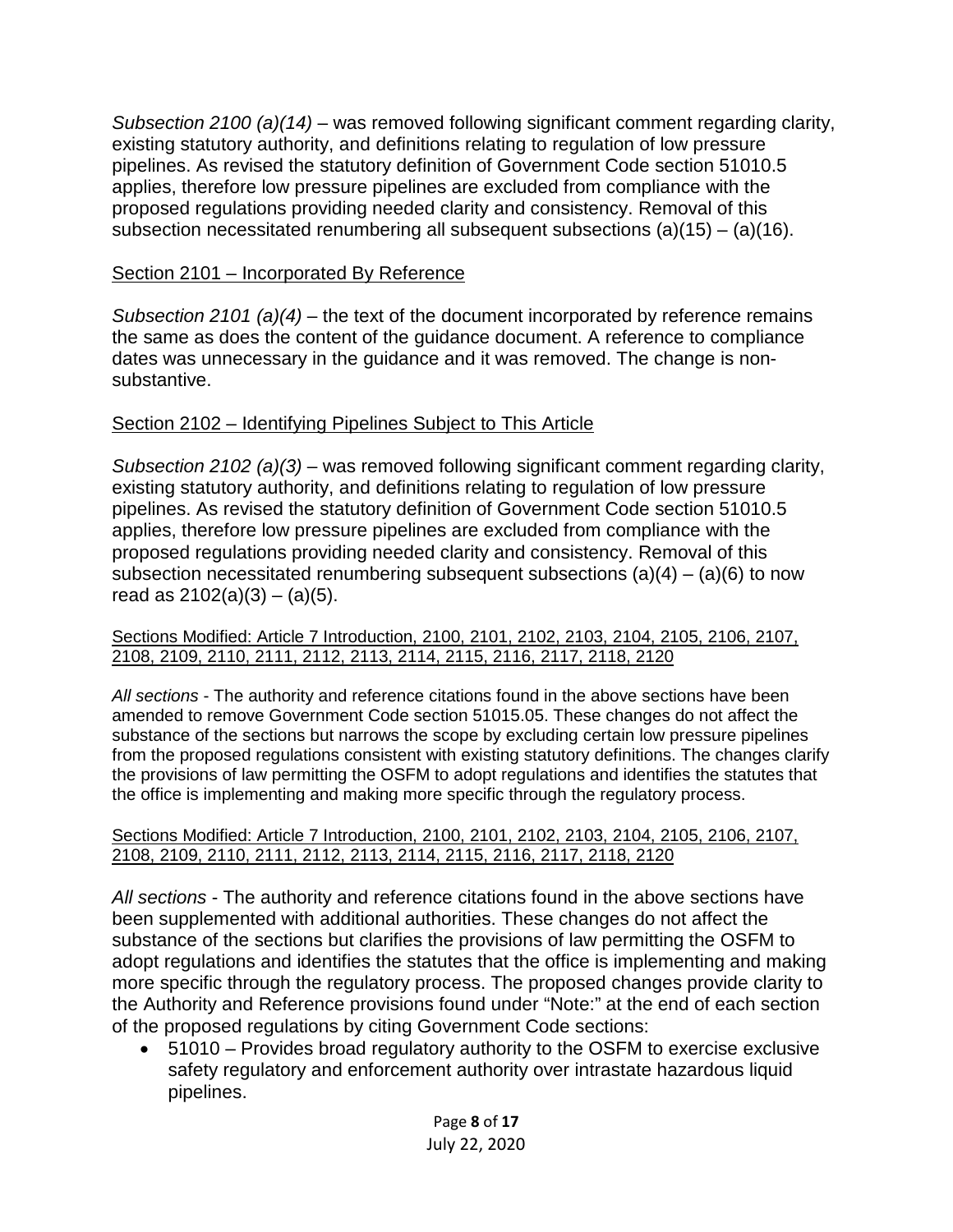- 51010.5 Provides definitions to important terms used in the Elder Pipeline Safety Act where Government Code section 51013.1 (AB 864) resides.
- 51012.4 Relates to pipeline inspection, maintenance, improvement, or replacement and assessment for certain existing pipelines.
- 51013 Provides criteria for new pipeline construction to include leak detection acceptable to the OSFM.
- 51013.5 Provides testing requirements for pipelines and gives OSFM authority to require any pipeline under its jurisdiction to be subjected to testing or inspection at any time in the interest of public safety.
- 51015 Requires pipeline operators to make information and records available to the OSFM, including design, construction, testing, or operation and maintenance.
- 51015.4 Requires valve maintenance for safe operation of a pipeline system
- 51016 Allows the OSFM to adopt regulations regarding valve spacing on existing and new pipelines for the protection of environmental resources and the public interest.
- 51018.6 Provides the OSFM with enforcement authority for violations of the Elder Pipeline Safety Act or regulations adopted pursuant thereto.
- 51018.7 Provides punishment for willful and knowingly violating provisions of the Elder Pipeline Safety Act or regulations adopted pursuant thereto.
- 51018.8 Allows the OSFM to issue orders directing compliance with the Elder Pipeline Safety Act or regulations adopted pursuant thereto and the actions required to achieve compliance.

The OSFM received two comment letters in response to the Third Notice that incorporated all previous comments from the two parties. Only two comments received were related to the noticed 15-Day changes and were in support of the changes.

## **MINOR MODIFICATIONS**

Staff identified the following additional non-substantive changes to the regulation during the public comment period mentioned above.

## Minor Modification to Section 2111:

Subsection 2111(c)(2)(A)(1): This subsection had a word misspelled in the last sentence. The text was corrected to read: "seam type" rather than "seem type".

# **DECISION OF DISAPPROVAL**

Following the Third Notice, the OSFM submitted the rulemaking package including text of the regulation language and supporting documentation to the Office of Administrative Law (OAL) on February 12, 2020. OAL issued a Decision of Disapproval of Regulatory Action on April 2, 2020. The disapproval was not based on the substance of the regulation text but instructed OSFM to revise the text of the regulation to address consistency and clarity standards under sections 11349.1, 11342.2, 11349.1 and 11349 of the Administrative Procedure Act (APA).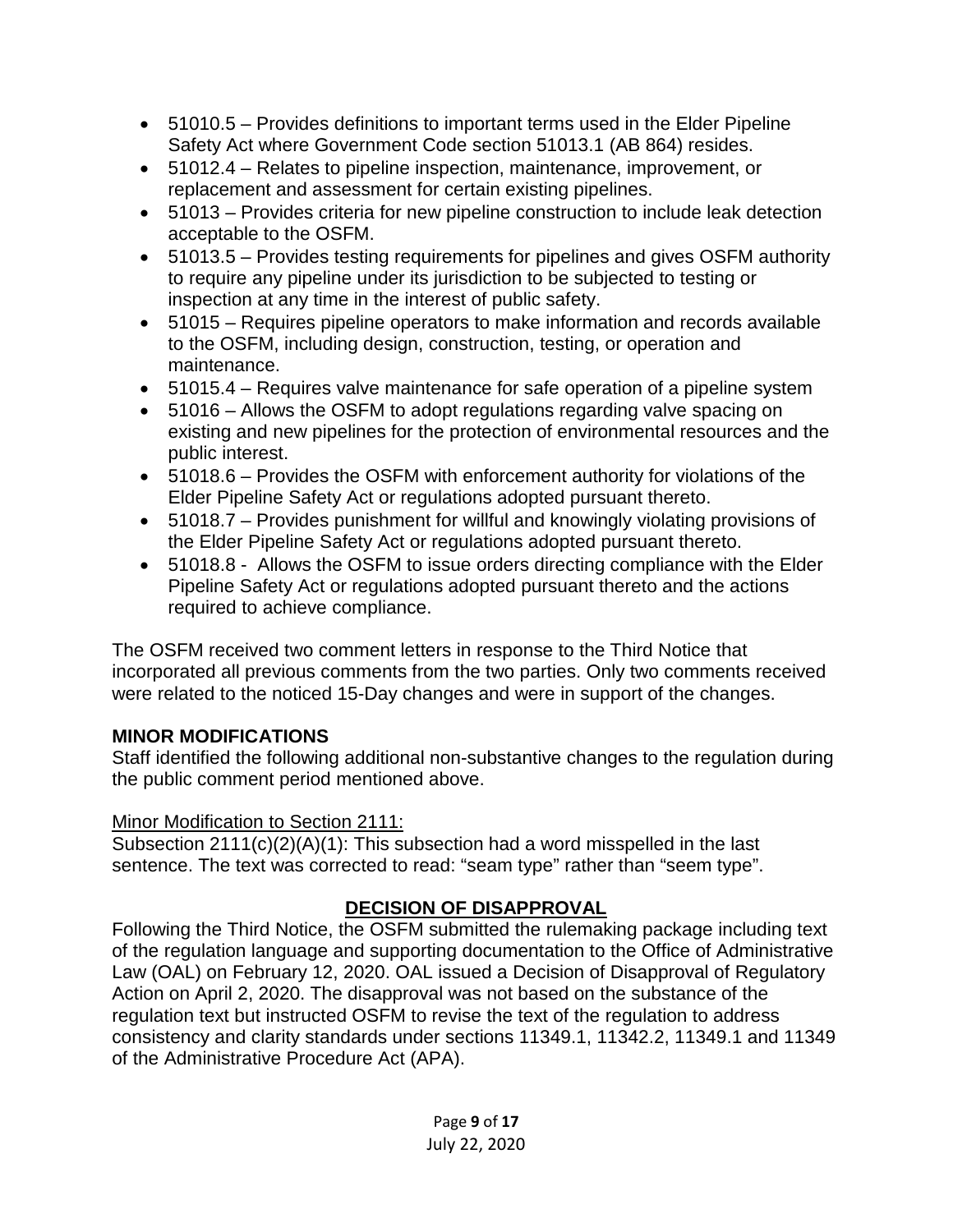### **FOURTH 15-DAY NOTICE**

After consideration of the comments received from OAL, revisions to the regulatory text were made and released for a public comment period commencing on June 8, 2020 (Fourth Notice). Revisions were made to make regulatory text consistent with compliance dates contained in the enabling statute of Government Code 51013.1. Minor modifications for renumbering were made to section 2111. Consistency revisions were made to the preamble and sections 2108, 2112, and 2113 of the proposed regulations. Revisions were also made to clarify regulatory text in sections 2105, 2110, 2112, and 2117. These revisions were made to further clarify to the regulated public what and when additional criteria the OSFM may consider in reviewing documentation and reporting requirements as follows:

## **Preamble**

Was revised and removed because of consistency. OAL noted that the dates proposed in the text differ from the compliance dates in Government Code section 51013.1 and therefore violate the consistency standard of the APA. These dates also appear in several other sections noted below. The preamble was rendered unnecessary following the consistency revisions to sections 2108, 2112, and 2113 noted below.

#### **Section 2105 – Future Releases From Jurisdictional Pipelines Impacting Environmentally And Ecologically Sensitive Areas In The Coastal Zone**

Section 2105 was revised for clarity. Subsections 2105(a)(1), 2105(a)(1)(A), and 2105(a)(1)(A)1.-3. are revised to further clarify that records associated with deferrals under section 2104 must be included in analysis following a release from a pipeline that previously received an exemption or deferral. The previous iteration stated that pipelines that received exemptions or deferrals need to analyze this data in relation to a possible future spill and provide that information in conducting a failure analysis. The revision makes it clear that deferrals must also be evaluated following a release.

Subsection 2105(a)(1)(A) also struck language in the last sentence stating what a report must include, "but not be limited to". OAL noted that this language lacked clarity and was inconsistent with APA requirements found in Government Code 11349 and 11349.1. The stricken language was revised and was included in revision to subsection 2105(a)(3). The revised language addresses OAL's concern for clarity by including when and how additional information may be required for inclusion in a release failure report. The additional criteria provide for the circumstances in which additional data may be required and how the OSFM intends to use that information in evaluating best available technology performance.

### **Section 2108 – Timing For Compliance And Pipeline Prioritization**

Subsections 2108(a)-(c) were revised for consistency. OAL noted that the dates proposed in the text differ from the compliance dates in Government Code section 51013.1 and therefore violate the consistency standard of the APA. This section was

> Page **10** of **17** July 22, 2020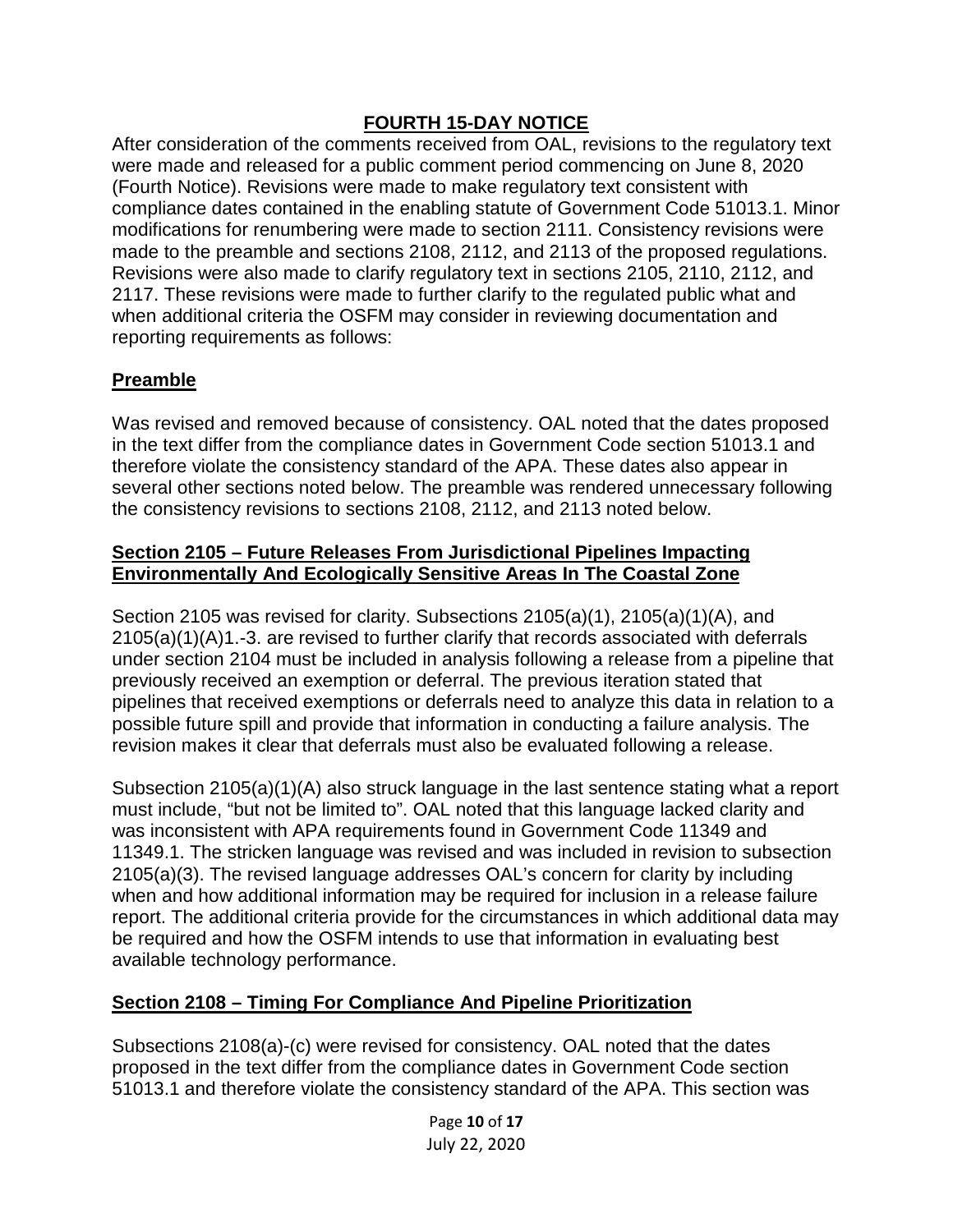revised to include language specifying when the OSFM will commence enforcement action for various deliverables following the regulation effective date. By revising to include enforcement language, the OSFM rectified inconsistency across the regulatory text and enabling statute while retaining timelines specified within the enabling statute.

Subsection 2108(d) was rendered superfluous with the revisions to subsections 2108(a)-(c) and was removed.

## **Section 2110 – Best Available Technology Determination**

Subsection 2110 was revised for clarity. Subsection 2110(a) struck "but not be limited to" language in the first sentence that stated what the OSFM will review in making a best available technology determination. OAL noted that this language lacked clarity and was inconsistent with APA requirements found in Government Code 11349 and 11349.1. The stricken language was revised and was included in new subsection 2110(a)(11). There are several criteria listed in this section that relate to how OSFM will make its determination but the stricken language appeared open ended to OAL. The revised language addresses OAL's concern for clarity by including when and how additional information may be required for review and determination by the OSFM. The revision closes the open ended universe of possible criteria to those contained within subsections 2110(a)(1)-(10). Additional materials required by OSFM will be relevant or appropriate and used to inform the criteria contained therein.

## **Section 2112 – State Fire Marshal Risk Analysis Assessment**

Section 2112 was revised for consistency and clarity.

OAL noted that the dates proposed in the text differ from the compliance dates in Government Code section 51013.1 and therefore violate the consistency standard of the APA. Subsection 2112(e) was revised to include language specifying when the OSFM will commence enforcement action for various deliverables following the regulation effective date. By revising the enforcement language, the OSFM rectified inconsistency across the regulatory text and enabling statute while retaining timelines specified within the enabling statute.

Additionally, OAL noted that Subsection 2112(b)(3) lacked clarity. Subsection 2112(b)(3) struck "but not be limited to" language that stated what the OSFM will review in making assessing the adequacy of a risk analysis. OAL noted that this language lacked clarity and was inconsistent with APA requirements found in Government Code 11349 and 11349.1. The stricken language was revised and was included in new subsection 2112(b(3)(F). There are several criteria listed in this section that relate to how OSFM will evaluate the adequacy of a risk analysis. However, the stricken language appeared open ended to OAL. The revised language addresses OAL's concern for clarity by including when and how additional information may be required for review and determination by the OSFM. The revision closes the open ended universe of possible criteria to those contained within subsections

> Page **11** of **17** July 22, 2020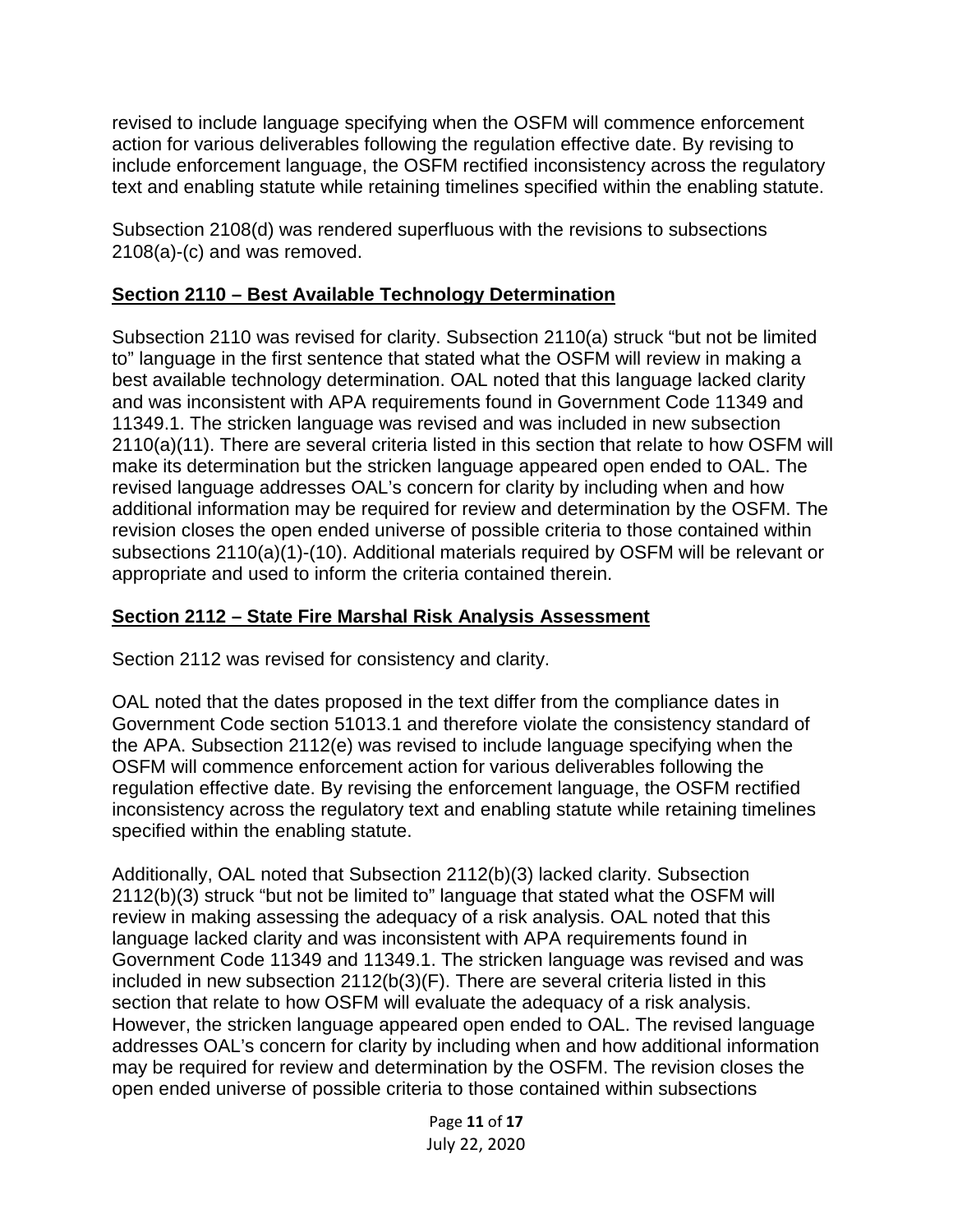2112(b)(3)(A)-(E). Additional materials required by OSFM will be relevant or appropriate and used to inform the criteria contained therein.

# **Section 2113 – Implementation Plan**

Subsections 2113(b), 2113(d), and 2113(e) were revised for consistency. OAL noted that the dates proposed in the text differ from the compliance dates in Government Code section 51013.1 and therefore violate the consistency standard of the APA. This section was revised to include language specifying when the OSFM will commence enforcement action for various deliverables following the regulation effective date. By revising to include enforcement language, the OSFM rectified inconsistency across the regulatory text and enabling statute while retaining timelines specified within the enabling statute

# **Section 2117 – Risk Analysis Updates And Review**

OAL noted that Subsection 2117(b) lacked clarity. The revision to subsection 2117(b) struck "but are not be limited to" language that stated under what circumstances the OSFM may require an update to an existing risk analysis. OAL noted that this language lacked clarity and was inconsistent with APA requirements found in Government Code 11349 and 11349.1. Striking the language from 2117(b) has no substantive impact to the text of the regulation as subsection 2117(b)(7) contains language with sufficient clarity to identify other situations when an updated risk analysis may need to be submitted based on deficiencies observed by the OSFM.

## **MINOR MODIFICATIONS**

Staff identified the following additional non-substantive change to the regulation during the public comment period mentioned above.

## **Minor Modification to Section 2111:**

The first subsection of 2111 was not properly identified with an alphanumeric citation. The text was revised to identify the first subsection as 2111(a). This necessitated renumbering the existing identifiers from (a) to (b), (b) to (c), and (c) to (d). No changes to the content of those subsections was made.

## **DOCUMENTS INCORPORATED BY REFERENCE**

The regulations and the incorporated forms adopted by the OSFM incorporate by reference the following documents:

- 1. American Petroleum Institute Recommended Practice 1175, "Pipeline Leak Detection – Program Management" (First Edition, December 2015).
- 2. American Petroleum Institute Recommended Practice 1130, "Computational Pipeline Monitoring for Liquids" (First Edition, September 2007, Reaffirmed April 2012).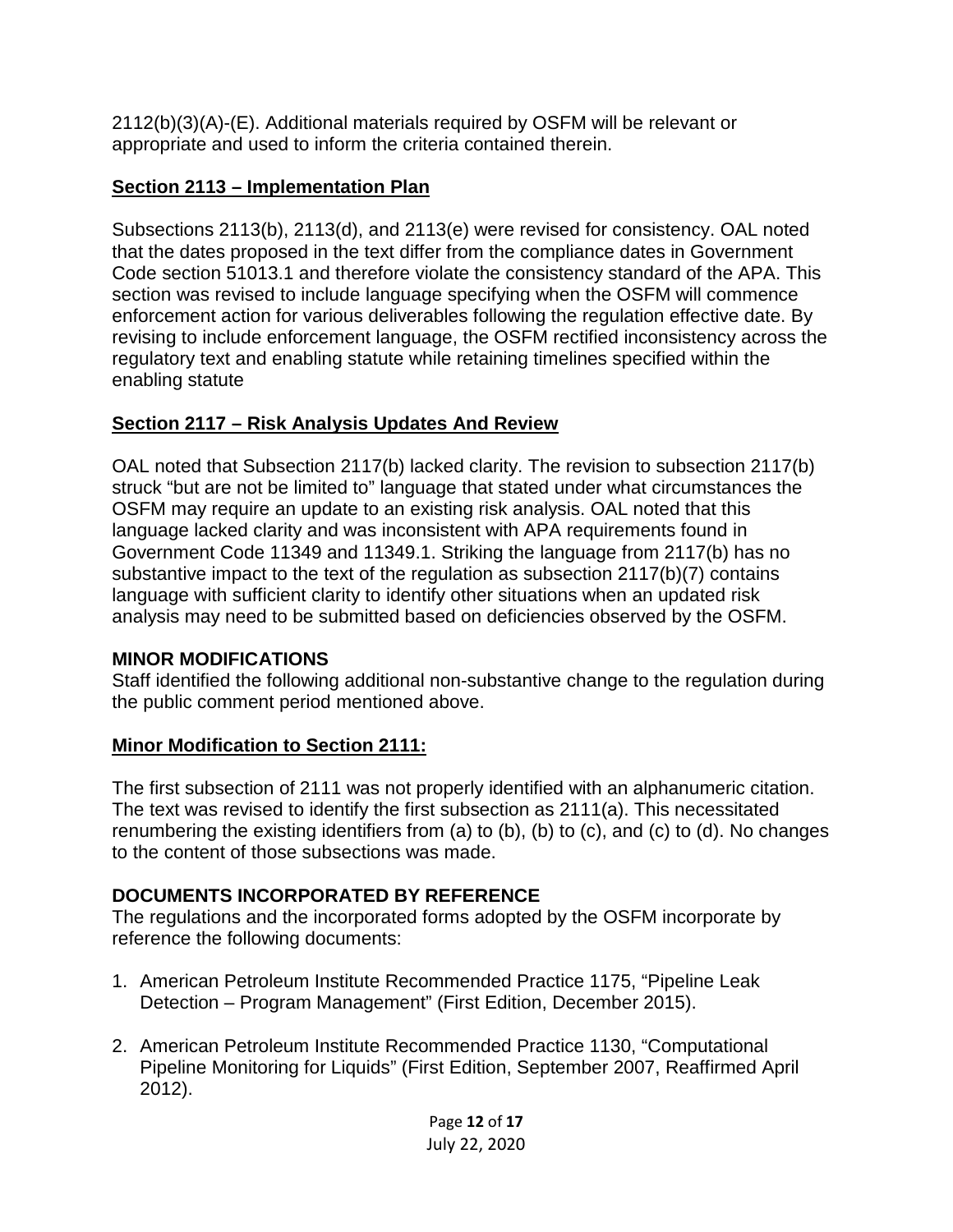- 3. Notice of Intrastate Hazardous Liquid Pipeline Construction, Form PSD-103 developed by the State Fire Marshal (July 1, 2017).
- 4. CAL FIRE OFFICE OF THE STATE FIRE MARSHAL, Download Ecologically And Environmental Sensitive Sites In The Coastal Zone (January 1, 2020).

These documents were incorporated by reference because it would be cumbersome, unduly expensive, and otherwise impractical to publish them in the California Code of Regulations. In addition, some of the documents are copyrighted, and cannot be reprinted or redistributed without violating licensing agreements. The documents are lengthy and highly technical engineering documents that would add unnecessary volume to the regulation. Distribution to all recipients of the California Code of Regulations is not needed because the interested audience for these documents is limited to the technical staff at operator facilities, most of whom are already familiar with the documents and methods contained therein. The incorporated documents and any forms were made available by the OSFM upon request during the rulemaking action and will continue to be available in the future. The documents are also available from college and public libraries, or may be purchased directly from the publishers.

# **ADDITION OF DOCUMENT RELIED UPON TO THE RULE MAKING FILE**

The OSFM added the following document relied upon to the rule making file during the Second Notice and was made available upon request during the rulemaking action and will continue to be available in the future:

1. An Assessment of Low Pressure Crude Oil Pipelines and Crude Oil Gathering Lines in California, Office of the State Fire Marshal, April 1997.

## **SUMMARY AND RESPONSE TO COMMENTS**

**"Attachment A"** of the FSOR provides a list of those who submitted comments during the 45-day comment period (February 15, 2019 through April 2, 2019), or gave oral comment at the three public hearings held on February 22, 2019, March 1, 2019, and April 2, 2019.

Also, included in Attachment A are lists of those who submitted comments during the four subsequent 15-Day comment periods noticed on: First 15-day comment period – October 2, 2019 ending October 16, 2019, Second 15-day comment period – October 24, 2019 ending November 7, 2019, Third 15-day comment period – January 23, 2020 ending February 6, 2020 and Fourth 15-day comment period – June 8, 2020 ending June 23, 2020.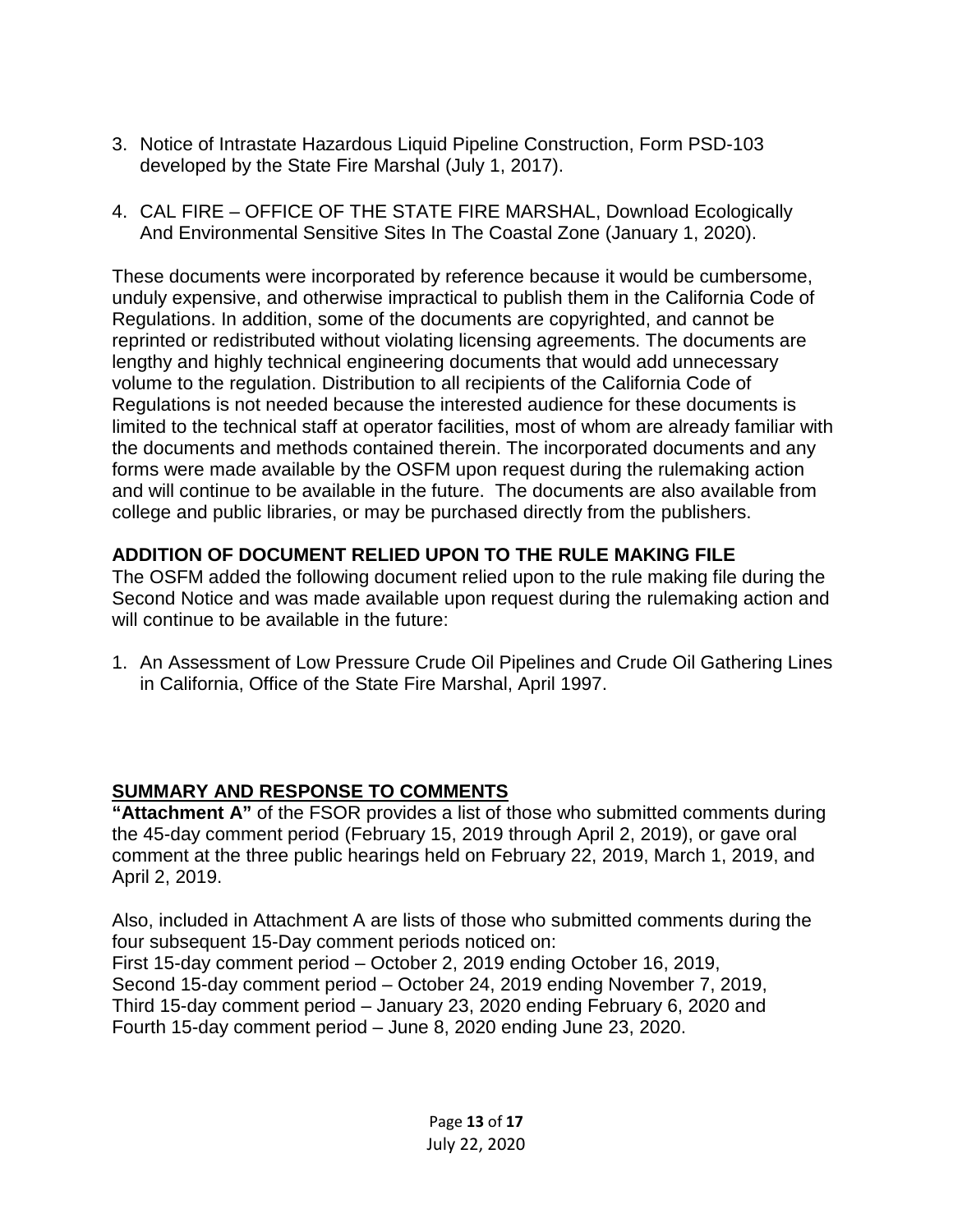| Comment<br>Written (W)<br>Oral (O) | Organization, Commenter, Title, Letter/Public Comment Date                                                                                 |
|------------------------------------|--------------------------------------------------------------------------------------------------------------------------------------------|
| W1                                 | Environmental Defense Center, Linda Krop, Chief Counsel; letter dated 3/26/19                                                              |
| W <sub>2</sub>                     | Wickland Pipelines LLC, Daniel Hall; letter dated March 26, 2019                                                                           |
| W <sub>3</sub>                     | Chevron, Henry Perea, Manager, State Government Affairs; letter dated March 28, 2019                                                       |
| W4                                 | County of Santa Barbara, Lisa Plowman, Planning & Development Director; letter dated<br>4/2/2019                                           |
| W <sub>5</sub>                     | Crimson Midstream, LLC Brendan Geraghty, Regulatory Compliance Specialist; letter dated<br>March 28, 2019                                  |
| W <sub>6</sub>                     | California State Lands Commission, Chris Beckwith, Division Chief Marine Environmental<br>Protection Division; letter dated March 29, 2019 |
| W7                                 | Western States Petroleum Association, Bridget McCann, Manager, Technical and<br>Regulatory Affairs; letter dated April1, 2019              |
| W <sub>8</sub>                     | California Independent Petroleum Association, Rock Zierman, Chief Executive Officer; letter<br>dated April 1, 2019                         |
| W9                                 | Santa Barbara Channel Keeper, Molly Troup, Science & Policy Associate; letter dated<br>4/2/2019                                            |
| 01                                 | Unidentified member of the public, Public Comment at 2/22/19 Hearing Huntington Beach                                                      |
| 02                                 | Brandon Geraghty, Crimson Midstream; Public Comment at 2/22/19 Hearing Huntington<br><b>Beach</b>                                          |
| O3                                 | Troy Valenzuela, Plains All American Pipeline; Public Comment at 2/22/19 Hearing<br>Huntington Beach                                       |

# **During the 45-Day comment period, OSFM received comments from:**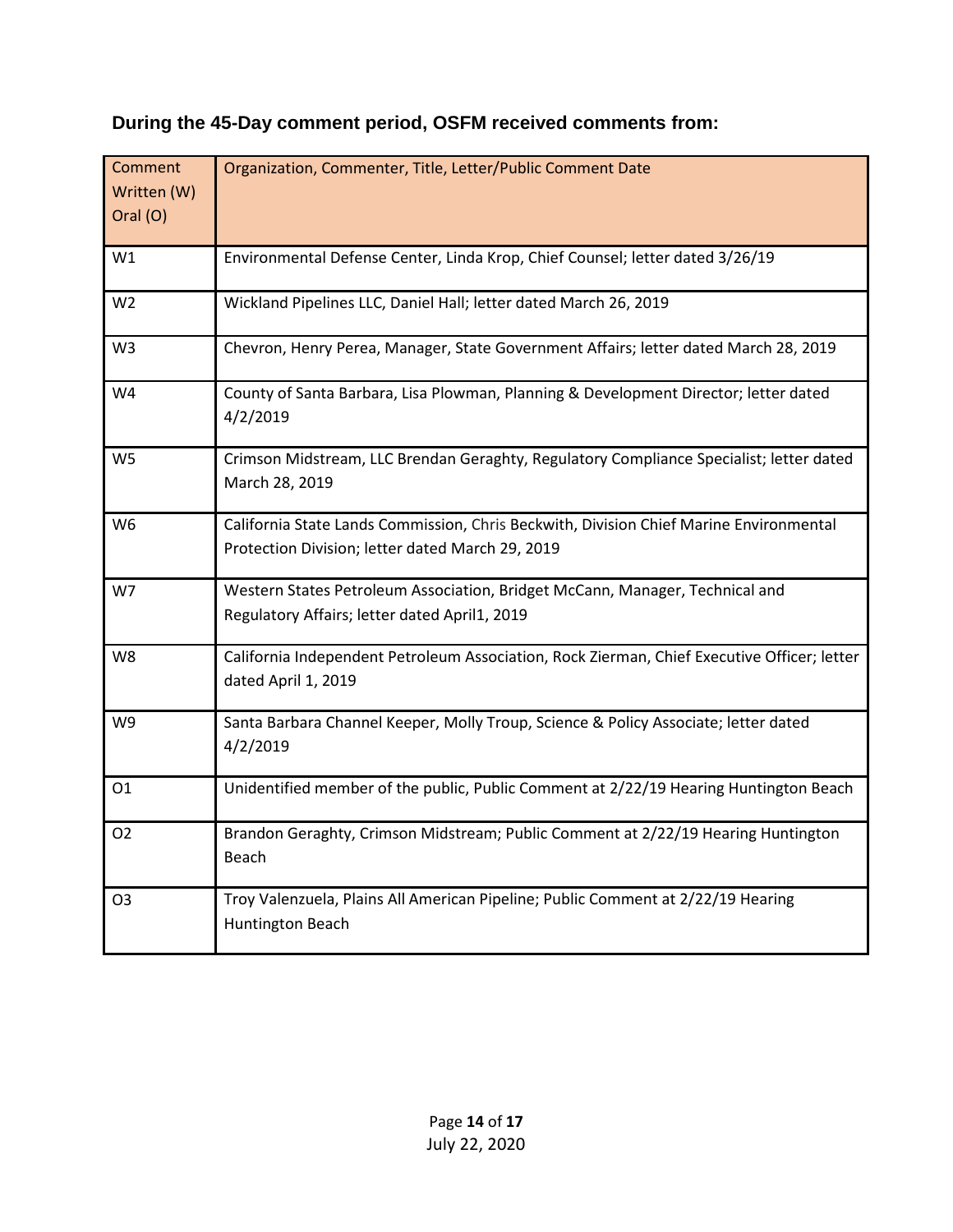| Comment<br>Written (W)<br>Oral (O) | Organization, Commenter, Title, Letter/Public Comment Date                                                               |
|------------------------------------|--------------------------------------------------------------------------------------------------------------------------|
| W10                                | Environmental Defense Center, Linda Krop, Chief Counsel; letter dated 10/10/2019                                         |
| W11                                | Crimson Midstream, LLC, David Blakeslee, Regulatory Compliance Manager, email dated<br>10/11/19                          |
| W12                                | Wickland Pipelines, LLC, Daniel Hall, letter dated 10/14/19                                                              |
| W13                                | Mary Ellen Brooks, Citizens Planning Association of Santa Barbara County, President, letter<br>dated 10/14/19            |
| W14                                | Chevron, Henry Perea, Manager, State Government Affairs; letter dated 10/16/2019                                         |
| W15                                | County of Santa Barbara, Lisa Plowman, Planning & Development Director; letter dated<br>10/16/2019                       |
| W16                                | California Independent Petroleum Association, Rock Zierman, Chief Executive Officer,<br>letter dated 10/16/19            |
| W17                                | Climate First: Replacing Oil & Gas, Robin Gerber, Board President, letter dated 10/16/19                                 |
| W18                                | Western States Petroleum Association, Bridget McCann, Manager Technical and<br>Regulatory Affairs, letter dated 10/16/19 |
| W19                                | Phillips 66, Gabriel Munoz, Region Manager, Western Region; letter dated 10/16/2019                                      |

# **During the first 15-Day comment period, OSFM received comments from:**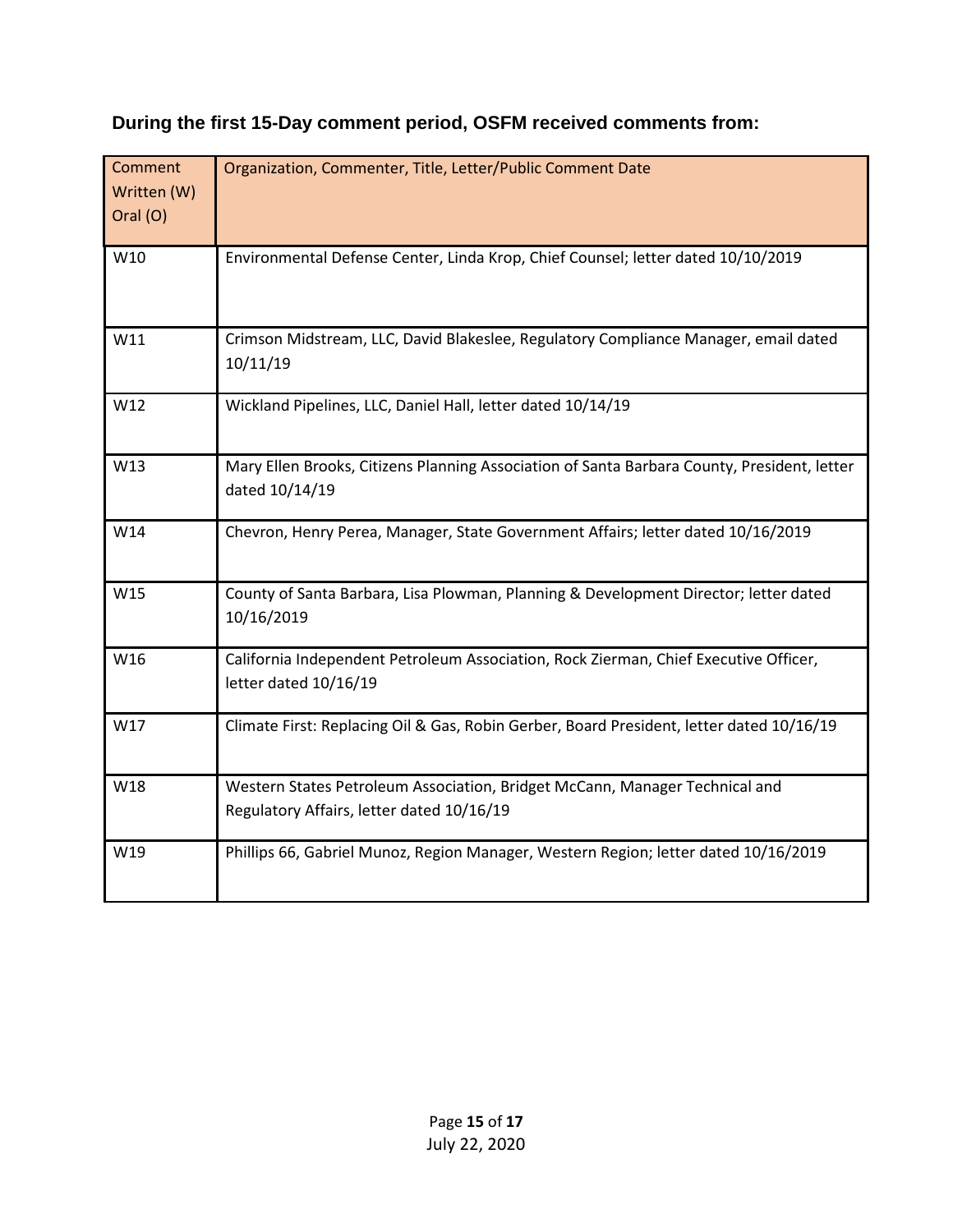|  |  |  | During the second 15-Day Comment period, OSFM received comments from: |  |
|--|--|--|-----------------------------------------------------------------------|--|
|--|--|--|-----------------------------------------------------------------------|--|

| Comment     | Organization, Commenter, Title, Letter/Public Comment Date                           |
|-------------|--------------------------------------------------------------------------------------|
| Written (W) |                                                                                      |
|             |                                                                                      |
|             |                                                                                      |
| W20         | Environmental Defense Center, Linda Krop, Chief Counsel; letter dated 11/04/2019     |
|             |                                                                                      |
| W21         | Chevron, Henry Perea, Manager, State Government Affairs; letter dated 11/07/2019     |
|             |                                                                                      |
| W22         | California Independent Petroleum Association, Rock Zierman, Chief Executive Officer, |
|             | letter dated 11/04/19                                                                |
|             |                                                                                      |
| W23         | Western States Petroleum Association, Bridget McCann, Manager Technical and          |
|             |                                                                                      |
|             | Regulatory Affairs, letter dated 11/07/19                                            |
| W24         | Phillips 66, Gabriel Munoz, Region Manager, Western Region; letter dated 11/06/2019  |
|             |                                                                                      |
| W25         | California Legislature, Senator Hannah-Beth Jackson and Assemblymember Monique       |
|             | Limón, letter dated 11/07/09                                                         |
|             |                                                                                      |
|             |                                                                                      |

# **During the third 15-Day Comment period, OSFM received comments from:**

| Comment<br>Written (W) | Organization, Commenter, Title, Letter/Public Comment Date                                                      |
|------------------------|-----------------------------------------------------------------------------------------------------------------|
| W26                    | California Independent Petroleum Association, Rock Zierman, Chief Executive Officer, letter<br>dated 02/06/2020 |
| W <sub>27</sub>        | Western States Petroleum Association, Thomas Umenhofer, Vice President, letter dated<br>02/06/2020              |

# **During the fourth 15-Day Comment period, OSFM received comments from:**

| <b>Comment</b><br>Written (W) | Organization, Commenter, Title, Letter/Public Comment Date                                                                     |
|-------------------------------|--------------------------------------------------------------------------------------------------------------------------------|
| W <sub>28</sub>               | California Independent Petroleum Association, Rock Zierman, Chief Executive Officer, letter<br>undated and received 06/23/2020 |